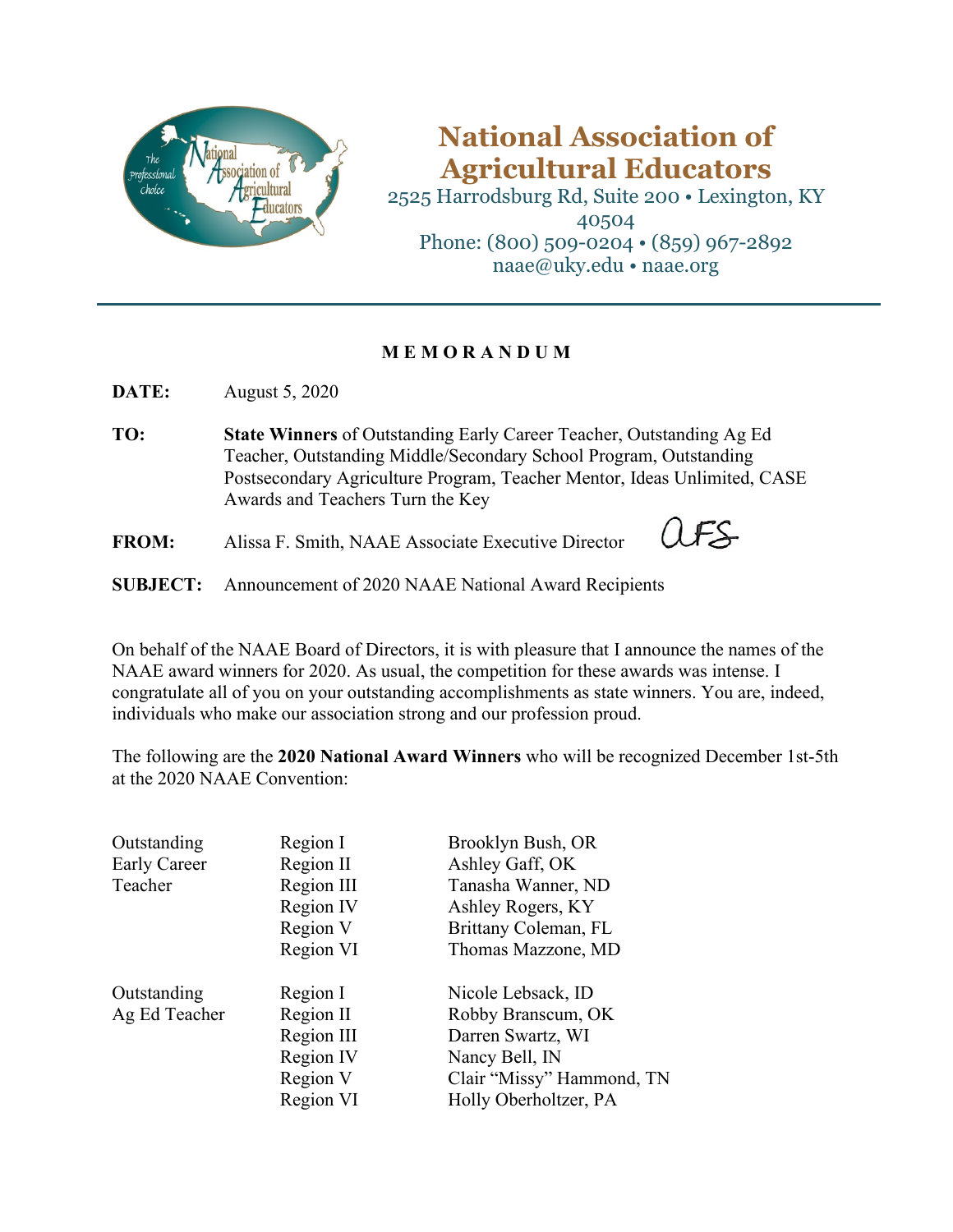## **NAAE National Award Winners Page 2 August 5, 2020**

| Outstanding<br>Middle/<br>Secondary<br>Ag Ed Program   | Region I<br>Region II<br>Region III<br>Region IV<br>Region V<br>Region VI | St. Helena High School, CA<br>Edmond High School, OK<br>Badger High School, WI<br>Elsberry R-11 High School, MO<br>Dyer County High School, TN<br>Nonnewaug High School, CT                                                                                              |
|--------------------------------------------------------|---------------------------------------------------------------------------|--------------------------------------------------------------------------------------------------------------------------------------------------------------------------------------------------------------------------------------------------------------------------|
| Outstanding<br>Postsecondary<br>Agriculture<br>Program | Region I<br>Region III<br>Region IV<br>Region V<br>Region VI              | Columbia Basin College, WA<br>Chippewa Valley Technical College, WI<br>University of Kentucky, KY<br>Newton County Young Farmers Program, GA<br>Riverheads Young Farmers Program, VA                                                                                     |
| Teacher<br>Mentor                                      | Region I<br>Region II<br>Region III<br>Region IV<br>Region V<br>Region VI | Lance Hill, OR<br>Hope Berry, LA<br>Dr. Brad Greiman, MN<br>Pamela Shultz, OH<br>Stena Meadows, TN<br>Mark Anderson, PA                                                                                                                                                  |
| Ideas<br>Unlimited                                     | Region I<br>Region II<br>Region III<br>Region IV<br>Region V<br>Region VI | Allison Meadows, OR<br>Kadie Smith, OK<br>Breanna Bregel, ND<br>Liz Harris, IL<br>April Davis, GA<br>Elizabeth Duncan, VA                                                                                                                                                |
| Lifetime<br>Achievement                                | Region I<br>Region II<br>Region III<br>Region IV<br>Region V<br>Region VI | Steve Wilder, ID<br>Jack Staats, OK<br>Paul Larson, WI<br>Dr. Steve Brown, MO<br>Gary Farmer, GA<br>Robert Orrock, VA                                                                                                                                                    |
| Outstanding<br>Cooperation                             | Region I<br>Region II<br>Region III<br>Region IV<br>Region V<br>Region VI | CALS, University of Idaho, ID<br>Dr. Gaea Hock, Kansas State University, KS<br>Culver Franchising System, LLC, WI<br>Compeer Financial, IL<br>Georgia Forestry Commission, GA<br>Center for Professional Personnel Development,<br>The Pennsylvania State University, PA |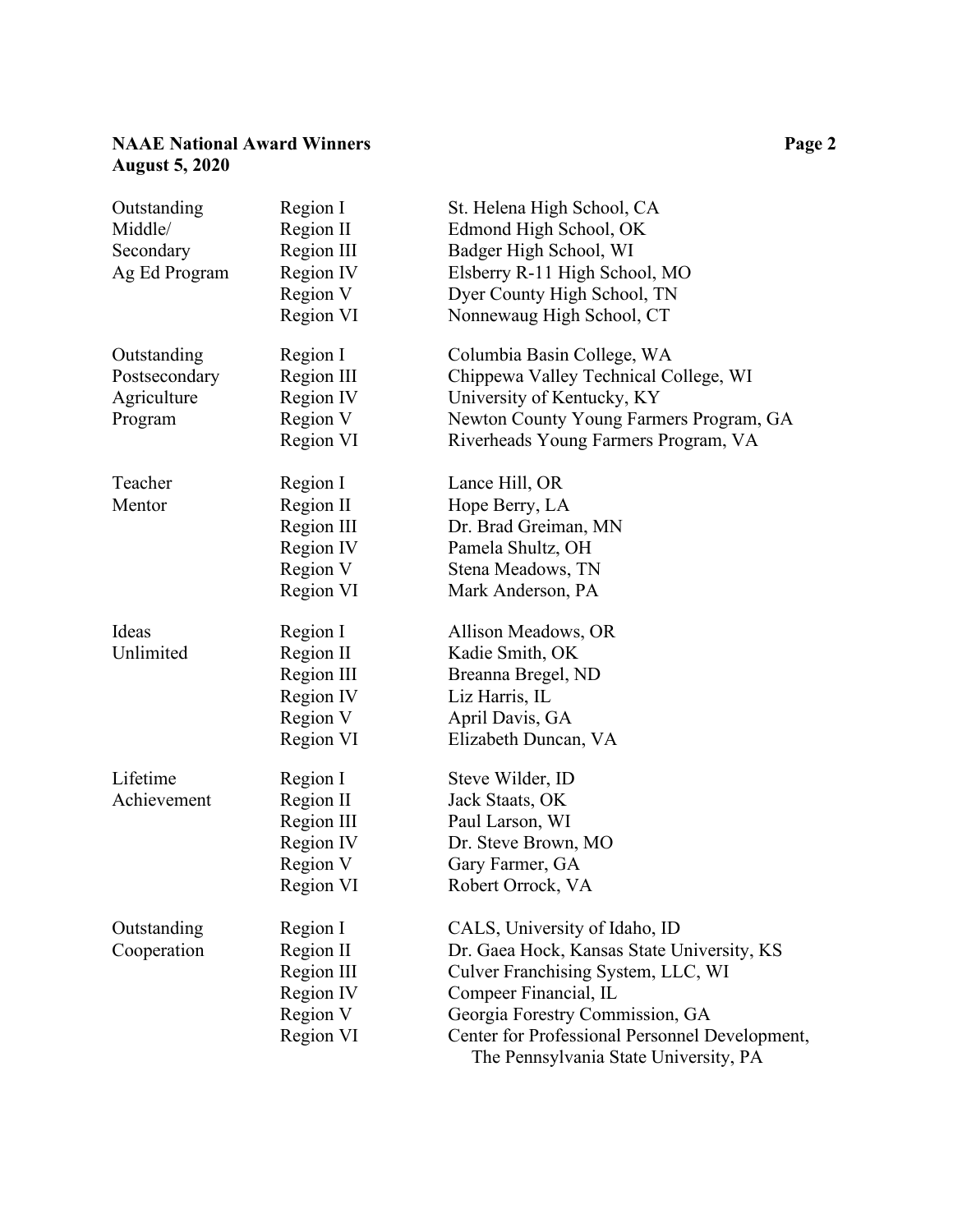| Outstanding<br>Service<br>Citation | Region I<br>Region II<br>Region III<br>Region IV<br>Region V<br>Region VI                                                              | Marc Beitia, ID<br>R.J. Curry, OK<br>Rachel Sauvola, WI<br>Dr. John Tummons, MO<br>Dr. James Woodard, GA<br>Teresa Lindberg, VA                                                                                                               |
|------------------------------------|----------------------------------------------------------------------------------------------------------------------------------------|-----------------------------------------------------------------------------------------------------------------------------------------------------------------------------------------------------------------------------------------------|
| <b>CASE Model School Award</b>     |                                                                                                                                        | Worland High School, WY<br>Grace Godfrey                                                                                                                                                                                                      |
| <b>CASE</b> Innovation Award       |                                                                                                                                        | Keely DiTizio, NJ                                                                                                                                                                                                                             |
| Teachers Turn<br>the Key           | Region I<br>Region I<br>Region I<br>Region I<br>Region I<br>Region I<br>Region I<br>Region I                                           | Jaimee Brentano, OR<br>Taylor Rieniets, WY<br>Cheyenne Reid, UT<br>Shaun Kamida, HI<br>Kelsey Bender, ID<br>Kyle Gavin, MT<br>Samantha Sims, WA<br>Keely Hall, CA                                                                             |
|                                    | Region II<br>Region II<br>Region II<br>Region III<br>Region III<br>Region III<br>Region III<br>Region III<br>Region III                | Andrea Mattas, KS<br>Tanner Miller, OK<br>Cassandra Goff, NM<br>Tess Mittag, IA<br>Emma Huber, WI<br>Alysha Kientopf, SD<br>Rebecca Cronk, MN<br>David Leier, ND<br>Catherine Chmelka, NE                                                     |
|                                    | Region IV<br>Region IV<br>Region IV<br>Region IV<br>Region IV<br>Region IV<br>Region V<br>Region V<br>Region V<br>Region V<br>Region V | Abbey VanTyne, OH<br>Tori McCreary, IN<br>Logan Layne, KY<br>Jenny Troyer, MI<br>Breanne Brammer, MO<br>Marissa Modglin, IL<br>Sarah Lawrence, NC<br>Hannah Smith, GA<br>Kayla Walters, MS<br>Rachel McClanahan, TN<br>Caroline Snellings, SC |